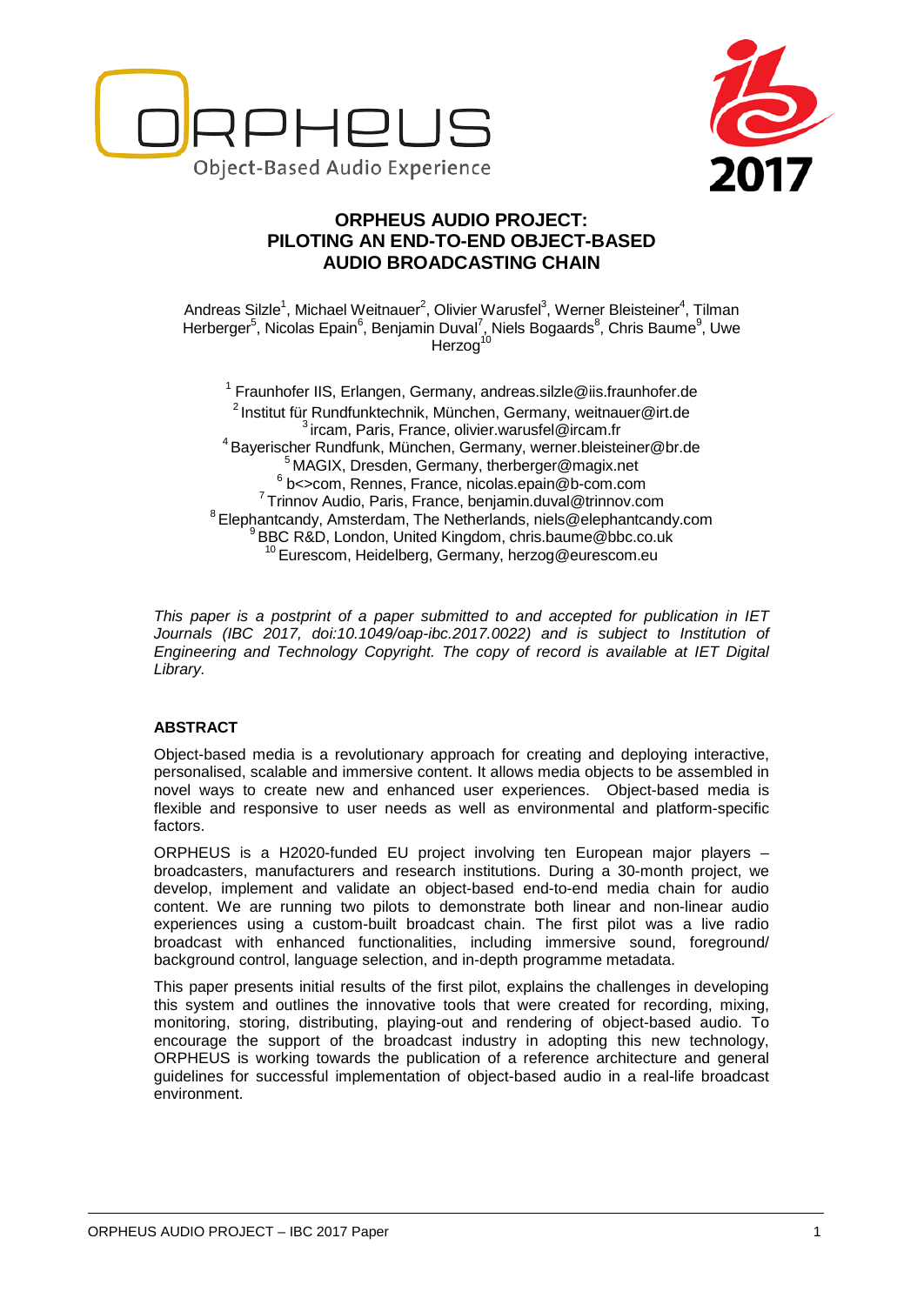### **INTRODUCTION**

The media landscape has been subject to significant changes over the past years. The advent of mobile devices with mobile broadband internet access and on-demand services has led to new media consumption patterns and consumer expectations.

However, broadcast infrastructure and production workflows have not significantly evolved over the past decades. Therefore, all broadcasters face increasing efforts to support growing numbers of formats and target platforms.

Object-based audio is a ground-breaking new concept, transforming the way media is created, produced and provisioned. It is a highly effective approach for delivering programmes as individual elements to the audience in the fully IP-connected media eco-system of the future.

### **Object-based Audio**

Object-based audio is a revolutionary approach for the creation and deployment of interactive, scalable, immersive and cross media applications for any type of media content. It enables:

a) Multi-dimensional and multi-lingual features;

b) Novel interactive user experiences and personalised audio content, and;

c) The delivery of audio content in a format-agnostic manner.

Further insight into curation, responsiveness and user-experience of object-based broadcasting is available in a paper by Shotton et al. [1].

### **ORPHEUS' Objectives**

The ORPHEUS objectives are to:

1. Develop, implement and validate a complete end-to-end object-based broadcasting chain, including the research required to implement missing tools for recording, mixing and monitoring, storing, play-out, distributing, as well as receiving of object-based audio and metadata;

2. Examine the adaptability of existing broadcast technology to object-based production and develop a concept for the transition of existing infrastructure, systems and software/tools to a regular operational service of object-based audio;

3. Demonstrate a new, prodigious user experience through the creation of workflows and applications for the use of object-based audio as an emerging future broadcast technology;

4. Based on the findings of objectives 1 to 3, create reference architecture and guidelines on how to implement an end-to-end broadcasting chain for object-based audio.

## **Requirements and Pilots 1 and 2**

The ORPHEUS project is structured to firstly design a broad specification, then iteratively refine that through implementation and experimentation. First, requirements from the point of view of users (content creators and listeners) have been identified. To this purpose, ORPHEUS carried out an in-depth study of current radio production [2]. This included proposals for new workflows incorporating object-based technologies, from using RFID to identify participants, to incorporating production documentation, social media contributions, and 3D panning for spatial audio.

On the reception side, ORPHEUS has defined an architecture wherein compressed audio streams and metadata are decoded, then user interaction features are provided by altering metadata in a personalisation stage. A renderer receives the audio streams and metadata and automatically adapts to the playback setup (headphones, 2D or 3D loudspeakers). Environmental adaptation is proposed with inputs from sensors for head-tracking of binaural rendering, and for compensation for background noise level or room equalisation.

In two pilots, the developed technology is to proof the ORPHEUS vision.

Pilot 1, recently completed, used live content creation and distribution, from microphones in the studio all the way through to listeners using mobile devices, in-home hi-fi, or web browsers.

Pilot 2, yet to come, will integrate responsive features for on-demand listening, adding variable-length programming, e.g. requesting a version of a programme to have a desired duration: "I have 15 minutes to listen to a drama," or extending one: "I'd like this topic to be expanded."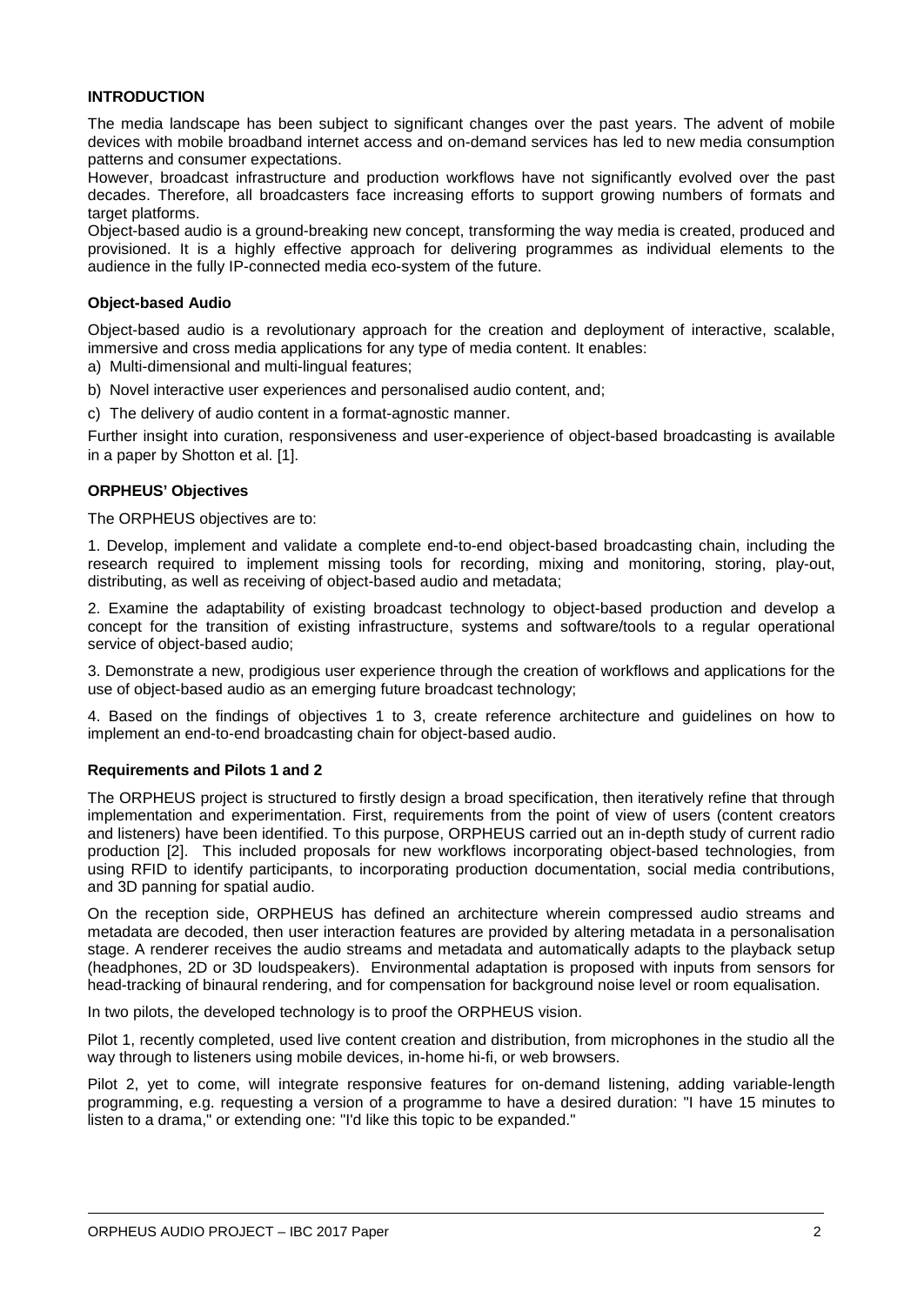### **Programme Planning and Preparing**

From the beginning, radio has always been a live medium, and still today, live events such as sports and concert transmissions drive radio's continued popularity. Yet, with the development of on-demand listening and implicit demand to arrange and structure content, as well as to optimize the listening experience in its technical and aesthetic quality, refined models of programme and scheduling schemes have been applied.

At present, with the deployment of radio content not only live 'on air' but also 'on-demand', this has lead to complex tasks of appending necessary metadata for preparing and provisioning content for multiple online platforms.

ORPHEUS pilot 1 started with radio's origins, staging and transmitting live a radio drama – including all metadata for optimal adaptability to later on-demand exploitation.

Following that, pre-recorded object-based content (i.e. music, documentaries etc.) were added, to create a run-down like in a typical 'magazine' programme.

### **Architecture Overview**

At present a pilot implementation architecture has been developed (Figure 1). It will be further refined during the project time, based on experiences from the project pilots and lead to a reference architecture for an endto-end object-based audio production workflow. The latest version of the architecture for Pilot 1 contains five macroblocks: recording, pre-production & mixing, radio studio, distribution and reception.



Figure 1: Pilot implementation architecture

The architecture for Pilot 1 was designed to suite for both legacy channel-based content as well as preproduced and live produced object-based content. Yet, the distribution was focused mainly on the Internet, as the broadcast emission of object-based content via legacy channels like DVB or DAB do not currently support the specific object-based features

#### *Recording*

The recording macroblock provides hardware to capture audio signals and related metadata for a genuine object-based production. Capturing of sound may employ: a) proximity microphones, which will be used for sound objects; or b) two different compact microphone arrays, which will be used to produce a multichannel or Higher-Order Ambisonics (HOA) bed for the ambient part.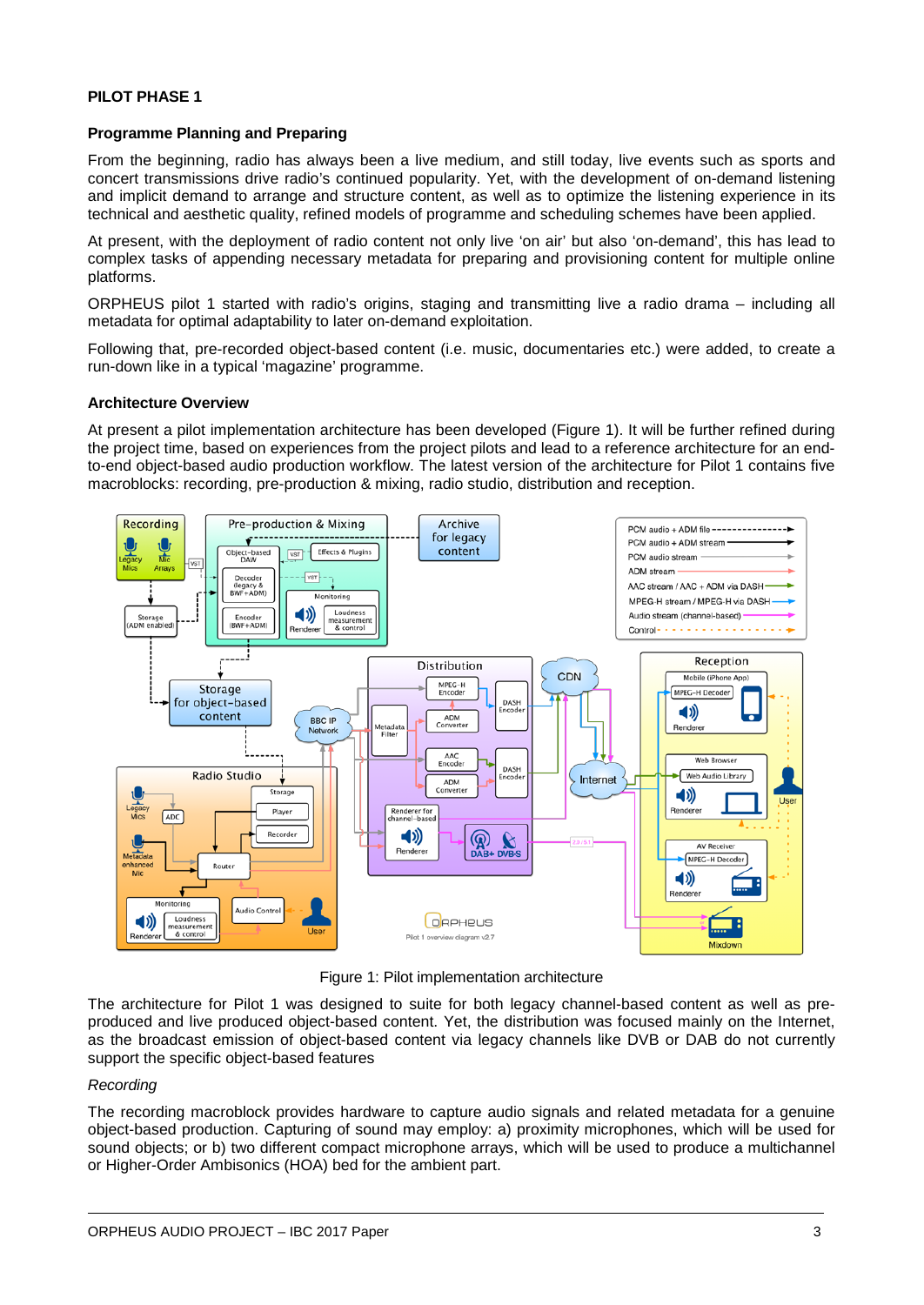Ideally, object-based audio content is recorded in the ADM (Audio Definition Model) format directly in the DAW. Yet, this may also be achieved independently from the DAW. In this case the recorded content is transferred in form of multichannel BW64 [3] files with ADM [4, 5] metadata. Depending on the established broadcast architecture, these files may be stored in a temporary ADM enabled storage or directly in the storage for object-based content.

The following main ADM components in MAGIX object based DAW Sequoia have been configured for the first pilot phase in summer 2017:

### *Pre-Production and Mixing*

The purpose of the pre-production and mixing block in Figure 1 is to deliver tools for editing existing objectbased content or creating such content from legacy audio material or other sources. The core of this block is the object-based DAW Sequoia by MAGIX.

A typical application for a DAW is the appliance of effects or plugins onto audio tracks. Usually effects and plugins can be applied to audio content within the DAW.

ORPHEUS partner b<>com has developed several plugins for analysing and manipulating HOA recordings for object-based audio workflows.

A special use case is applying reverb to the content. Currently, reverb could only be included as a fixed part of the individual objects or as an additional audio object, which partially limits the possibilities of ADM. ORPHEUS partner IRCAM has investigated and published a range of techniques that can be used to overcome these challenges, and have proposed ways to integrate this with the ADM format [6].

ICRAM also created a suite of applications (Mac and PC) with advanced ADM functionalities: ADM Player, ADM Recorder, ADM Renderer and ADM Extractor (Figure 2).



Figure 2: IRCAM ADM tools

## *Monitoring*

For previewing the object-based content and simulating the user experience, it is important to allow monitoring with different speaker setups, including binaural monitoring. For this purpose, Fraunhofer IIS' MPEG-H renderer was implemented in MAGIX DAW Sequoia.

In addition to pure audio monitoring, other parts of the user experience can be simulated within the DAW, e.g. transport control, dialog foreground/ background balance and exchanging language specific objects.

## **Radio Studio**

The ORPHEUS radio studio is located in BBC Broadcasting House (Figure 3). The studio was re-fitted with 11 loudspeakers (7 head height, 4 above head height). The mixing console was replaced with a large touchscreen and a PC. There are two microphones, connected by AES67.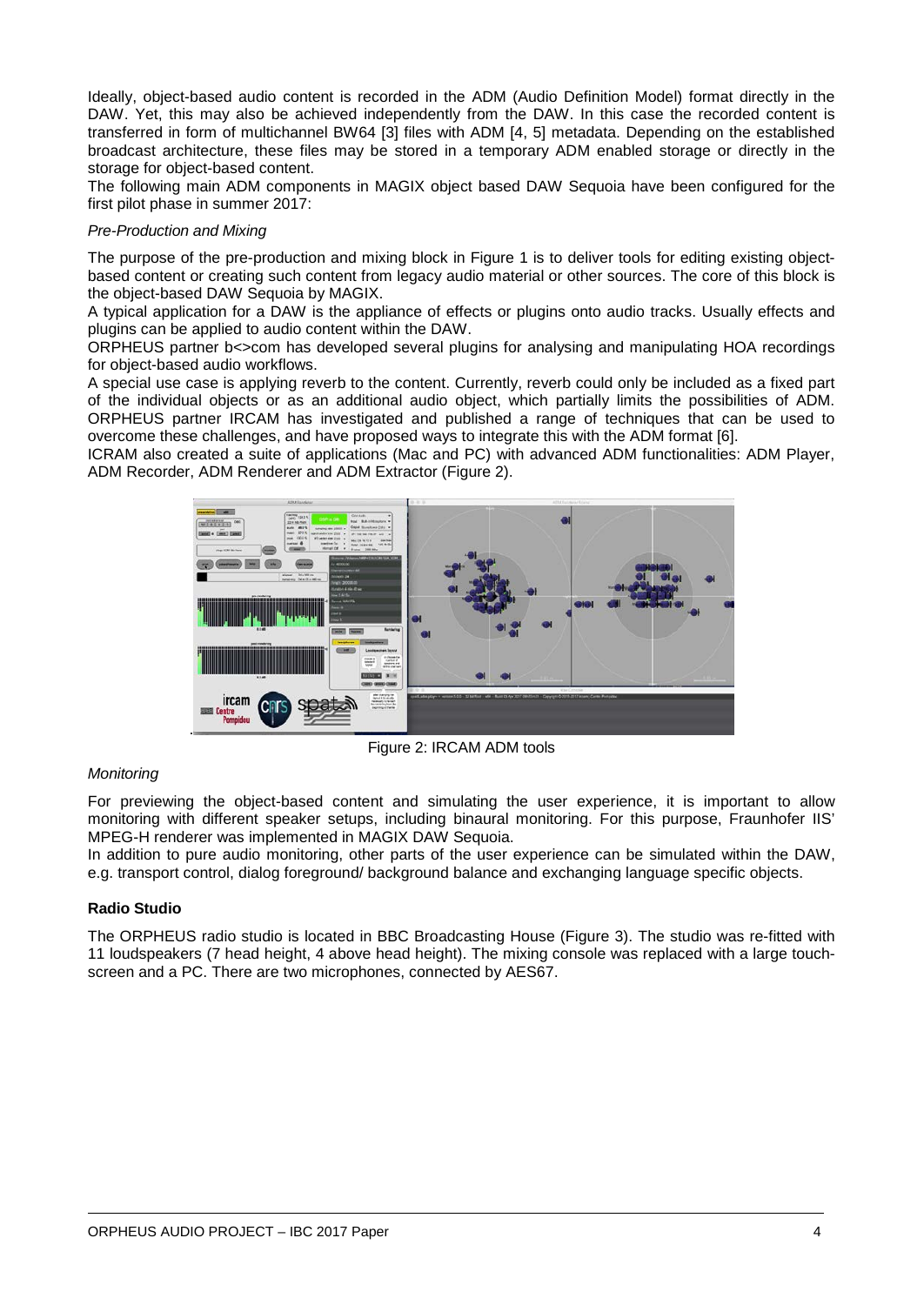

Figure 3: Orpheus studio at BBC Broadcasting House

The remaining technical equipment is centred on BBC R&D's "IP Studio". This is a production platform using commodity computer hardware and IP networks [7]. It serves as a framework for developing standards in several international forums, such as the Advanced Media Workflow Association (AMWA)<sup>1</sup> [8]. For the ORPHEUS project, the IP Studio software runs on an off-the-shelf, rack-mounted server.

## **Distribution**

Hardware or software solutions provide means for decoding and rendering audio streams received over the Internet. Two main delivery formats are implemented: MPEG-H streams (including audio essence and metadata), and legacy encoded audio objects (AAC) with separate ADM metadata. For more details about the features of the MPEG-H format see [9, 10].

According to the available bandwidth of the network and processing power of the end-user device the receiver shall select/ask for an appropriate streaming format, i.e. where some audio objects are kept independent while others are pre-combined or pre-rendered into a monophonic or multi-channel "proxy object". The streams can also be delivered at various bitrates, depending on the end-user's situation. Additionally, streams shall be selected based on user preference (such as language, available listening time, etc.). The play-out module will support a large diversity of standardised 2D or 3D, e.g. 2.0, 5.1, 7.1+4, and binaural.

## **Reception and User Experience**

The dedicated user devices for object-based media consumption are fully IP connected. 'Legacy broadcast' like DAB can only be supplied with broadcast-hosted-rendering and this limits possibilities for user interaction. For the ORPHEUS pilots, three reception scenarios and respective solutions were identified, and developed by the following partners:

- mobile device: iOS app (Elephantcandy)
- on the PC: HTML5 WebAudio API compatible Browser (BBC R&D)
- living room: AV receiver (Trinnov)

In all of these use cases, the specific key features of object-based audio broadcasting are implemented:

- navigation within programme elements
- transcripts with replay modus
- foreground/background levels adjustment
- dynamic range control
- rendering to various reproduction layouts

In addition, various audio rendering functionalities can be stored as customized profiles, representing different environment and listening conditions.

-

<sup>1</sup> <http://www.amwa.tv/>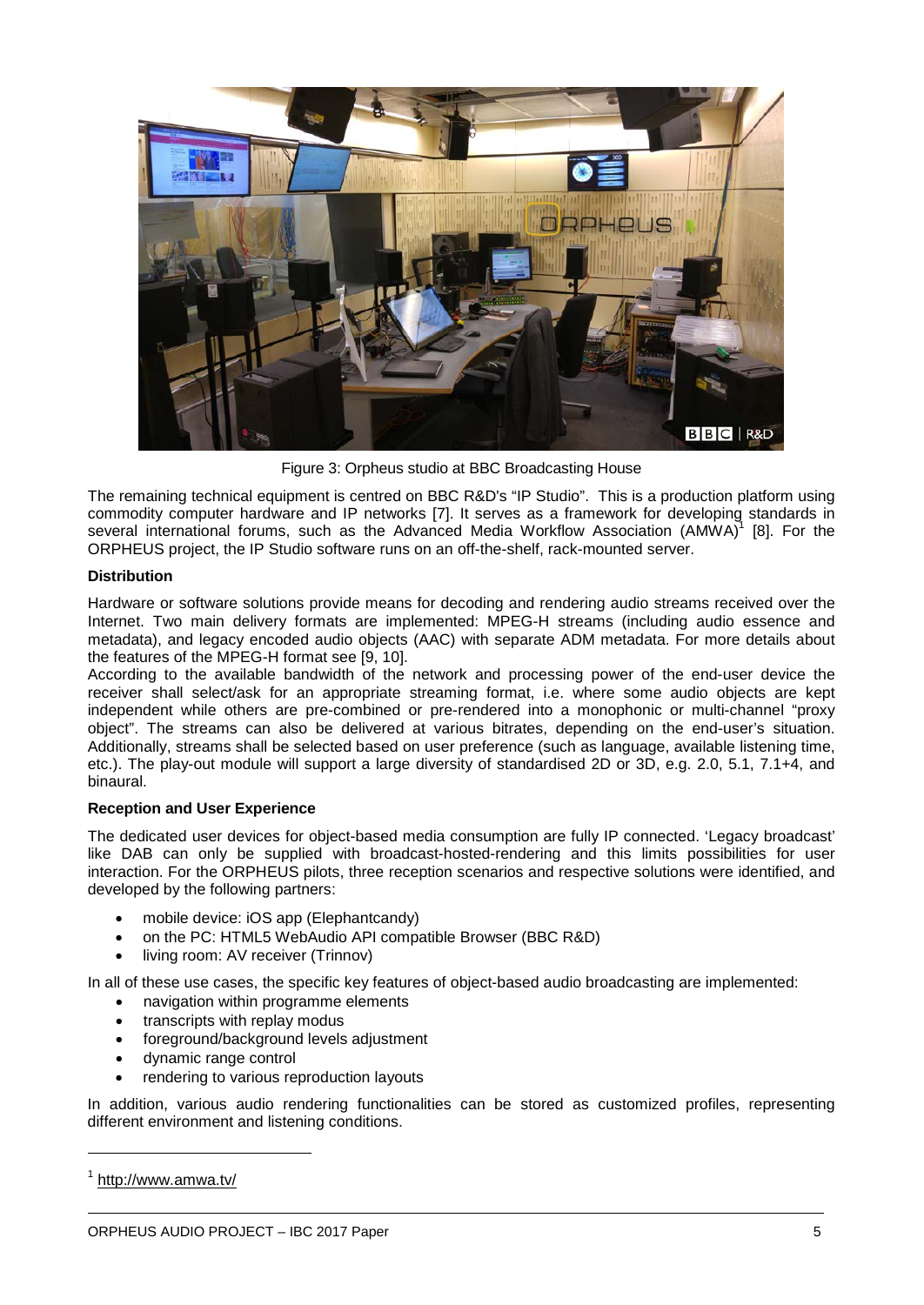The screen shots of the iOS prototype app in Figure 4 exemplify the user-friendly implementation of these features following dedicated user requirement analysis [11] and usability evaluations.



Figure 4: Screenshots of the Pilot 1 prototype iOS app with three windows: a) element navigation b), profile selection (pre-sets of parameters), c) reproduction layout selection.

## **PILOT PHASE 1: A LIVE OBJECT-BASED RADIO DRAMA**

The features that demonstrate the capabilities of the object-based approach were applied in BBC's live object-based radio drama, produced in the ORPHEUS studio, see Figure 5.

#### *Multiple streams*

| Kitchen       | Kettle<br>Story | Dripping Bill photo Clown fish Goldfish message | Phone     | Photo<br>Pills | Lesley                               | Dee   | Bill          |                      | Glass of water |
|---------------|-----------------|-------------------------------------------------|-----------|----------------|--------------------------------------|-------|---------------|----------------------|----------------|
| Living room   |                 |                                                 |           |                |                                      |       |               |                      |                |
| Bathroom      | Kettle          | Rattle pills                                    | Searching |                | Snuffy<br>Illustration shark message | Phone | Room<br>photo | Reading<br>story     |                |
| Bedroom       |                 |                                                 |           |                |                                      |       |               | Descending<br>stairs |                |
| <b>Stairs</b> |                 |                                                 |           |                |                                      |       |               |                      |                |

Figure 5: Draft diagram of character movements in the drama. Sound effects are marked with a speaker symbol, and images with a camera symbol

The three characters in the story were moving around the apartment into various rooms at different times. This introduced multiple parallel audio streams where action is happening simultaneously. The users had the option to choose which character they follow. Their experience of the story was therefore vary depending on who they follow, which gives a different perspective on what really happened.

#### *Supplementary photos*

Photos and images appeared at different points in the drama. These were be used to enhance the story by giving the audience a glimpse into the fictional world of the story, and to supplement the audio (e.g. displaying a text message). The images were prepared in advance and triggered in the studio at the right moments.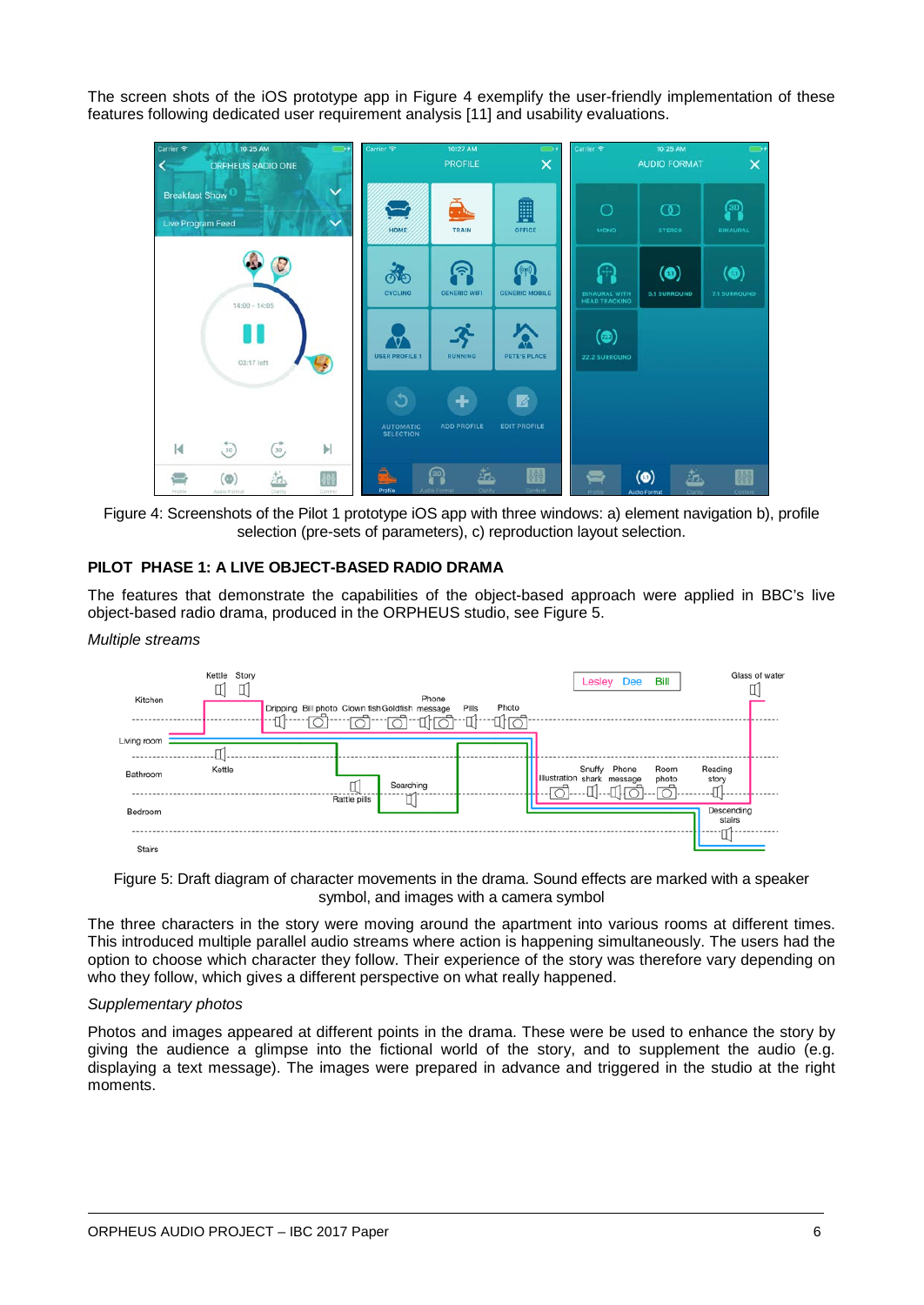

Figure 6: Web representation of BBC's radio drama in pilot 1

In addition to this radio drama, the ORPHEUS pilot phase 1 consists of four pre-produced examples of objectbased audio content, represented in Elephantcandy's iOS ORPHEUS app (Figure 7):

- Heute im Stadion (BR-German): football match report with immersive audio, commentary enhancement and transcript
- Afternoon show (BBC-English): magazine excerpt with commentary enhancement and transcript
- Herbst (FH IIS-German/English): soundscape with immersive audio, commentary enhancement, transcript and individually adjustable audio object
- The Turning Forest (BBC-English/German): soundscape with immersive audio, commentary enhancement and transcript



Figure 7: iOS ORPHEUS radio app

## **SUMMARY**

The following achievements have been made during the course of the ORPHEUS project so far:

- CREATION: Various object-based content productions completed by BR and BBC
- PRODUCTION: a variety of capturing, analysing, editing and mixing tools for object-based audio by partners FHG IIS, b<>com, IRCAM, as well as a fully ADM-compatible SEQUOIA DAW by partner **MAGIX**